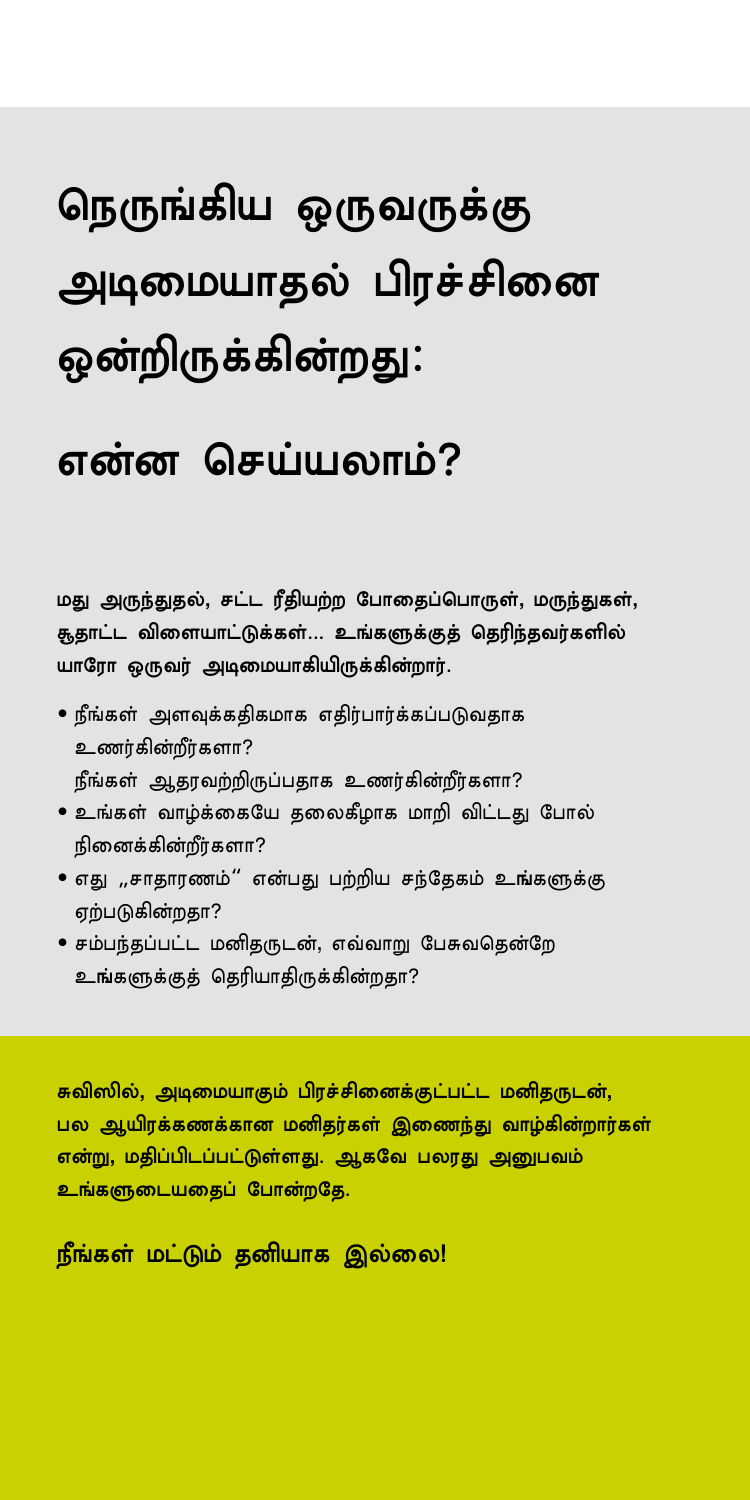## நீங்கள் என்ன நினைக்கின்றீர்கள்?

அடிமையாகும் பிரச்சினைக்குட்பட்ட மனிதருக்கு நெருங்கிய-வர்களும் அநேகமாக கடுமையாகப் பாதிக்கப்பட்டிருப்பார்கள். அவர்களது அன்றாட வாழ்க்கையும் அடிமையாகும் பிரச்சினையாலும் இரக்கத்தினாலும் ஈர்க்கப்பட்டிருக்கும்: சொந்த வாழ்வும் அத்துடன் அடிமையாகும் நோய்க்குள்ளானவருடனான உறவு மட்டுமல்லாமல் அன்றாட நடைமுறைகள், பொருளாதாரம் போன்றவையும் பாதிக்கப்படும்.

சம்பந்தப்பட்ட நபரின் நடத்தையை மாற்றுவதற்காக, அவருக்கு நெருக்கமானவர்கள், அநேகமாக அனைத்து வழிகளையும் முயற்சித்துப் பார்த்திருப்பார்கள். ஆயினும்கூட, இந்த கடின முயற்சிகள் எதுவும் அநேகமாக பலனளிப்பதில்லை. ஆதரவற்ற உணர்வு, தைரியமின்மை அத்துடன் அநேகமாக கோபம் என்பன எஞ்சியிருக்கும். நெருக்கமான மனிதர்கள், மற்றவர்களின் பிரச்சினைகளை தாமும் உள்வாங்கி, தாமும் அப் பிரச்சினைக்குள் சிக்கிக்கொள்வர்.

நெருக்கமானவர்கள் தமக்கிடையில் இடைவெளியை உருவாக்கி, ஒரு புதிய நடத்தையை விருத்தி செய்தல் அத்தியாவசியமாகும். அதாவது: சம்பந்தப்பட்ட ஒருவருக்காக, இன்னொருவர் மது அருந்துவதை, சட்ட ரீதியற்ற போதைப் பொருள் நுகர்வை, அல்லது சூதாட்டத்தை நிறுத்த முடியாது.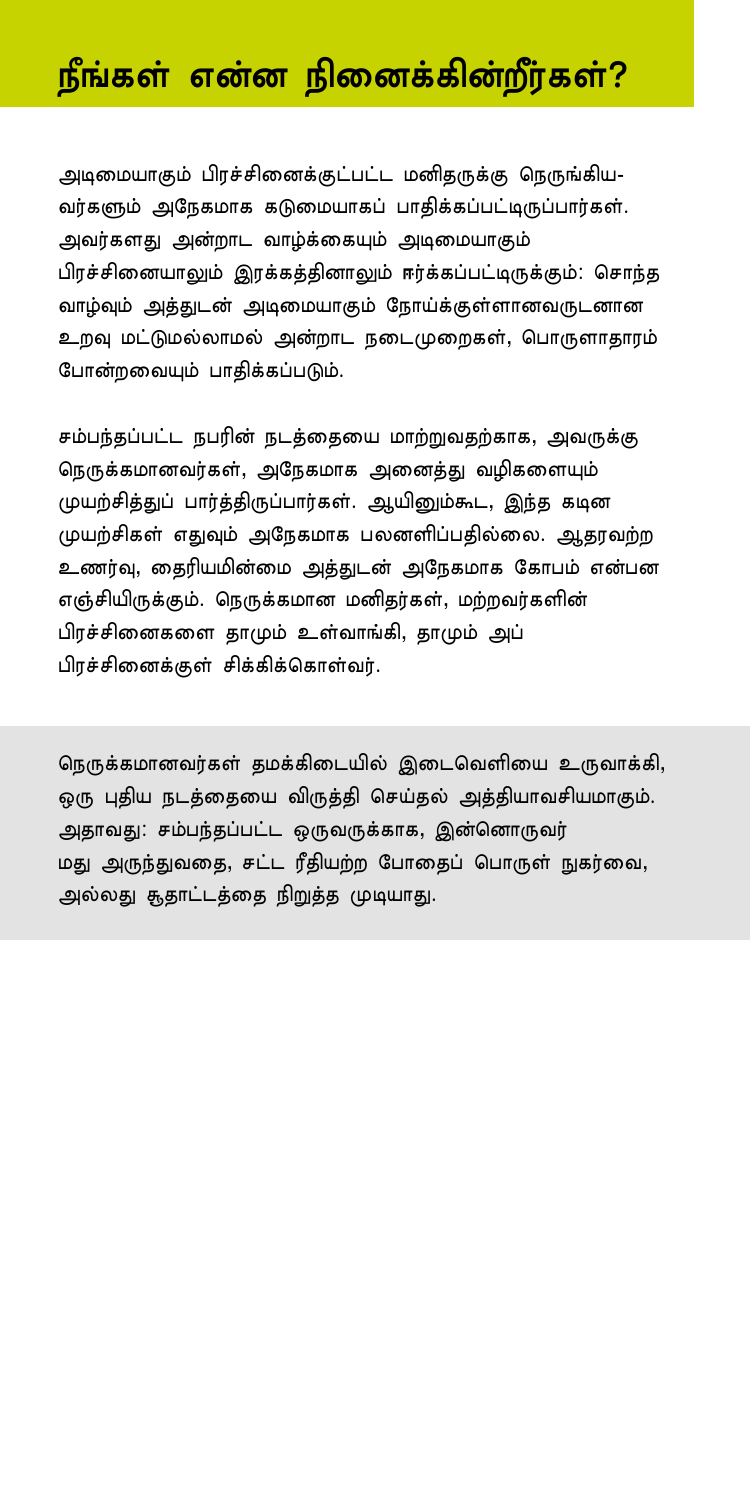### என்ன செய்யலாம்?

#### கண்காணிப்பதற்கு பதிலாக எல்லைகளை வகுக்கலாம்

சம்பந்தப்பட்ட மனிதரை கண்காணித்து, நிலைமையை கட்டுப்பாட்டுக்குள் கொண்டு வரலாம் என்பது, முதற்பார்வையில் ஒரு நல்ல ஆலோசனை போல் தெரியும். சம்பந்தப்பட்ட மனிதர் குறைவாக குடித்து, குறைவாக வெளியில் செல்கின்ற போது, நம்பிக்கையை மனிகா் வளா்க்குக் கொள்வா். அனால் அடுத்த நாளே அனைத்தும் வேறாக மாறலாம். சம்பந்தப்பட்ட மனிதர் உதாரணமாக நேரம் தவறி வீட்டுக்கு வந்து, கதிரையிலேயே நித்திரை செய்யும் போது, ஏற்படுகின்ற ஏமாற்றம் பெரிதாக இருக்கும். உதவவிரும்பும் மனிதர் நம்பிக்கையை இழக்கத் தொடங்குவர், எப்போதும் ஆதரவற்ற நிலையை உணர்வதுடன் ஆத்திரப்படவும் தொடங்குவர்.

- துன்பத்தைக் குறைப்பதற்காக நான் எல்லைகளை வகுக்கலாம். சம்பந்தப்பட்ட மனிதர் குடித்திருந்தால், அவருடன் வெளியில் செல்வதற்கு மறுக்கலாம். அல்லது ஒரு விழாவில் சம்பந்தப்பட்ட மனிதரின் நடத்தை எனக்கு அசௌகரியமாக இருந்தால், விழாவிலிருந்து வெளியேறலாம். ஒரு நல்ல சந்தர்ப்பம் கூழ்நிலையைப் பார்த்து, ஏன் நான் கட்டுப்பாட்டை வகுக்கிறேன் என்பதை விளக்கமாகக் கூறுவது முக்கியம்.
- சம்பந்தப்பட்ட மனிதரைப் பற்றி மட்டுமே எப்போதும் சிந்திக்காமல், சுய தேவைகளில் எனது கவனத்தைச் செலுத்த முயற்சிப்பேன்.
- நான் சம்பந்தப்பட்ட மனிதரின் நிலையிலிருந்தால், மது அருந்துதல், சட்ட ரீதியற்ற போதைப்பொருள் நுகர்வு அல்லது சூதாட்ட விளையாட்டுக்களில் ஈடுபடுவதை நிறுத்த முடியாதிருக்கும் என்பதை நான் ஏற்றுக்கொள்கிறேன்.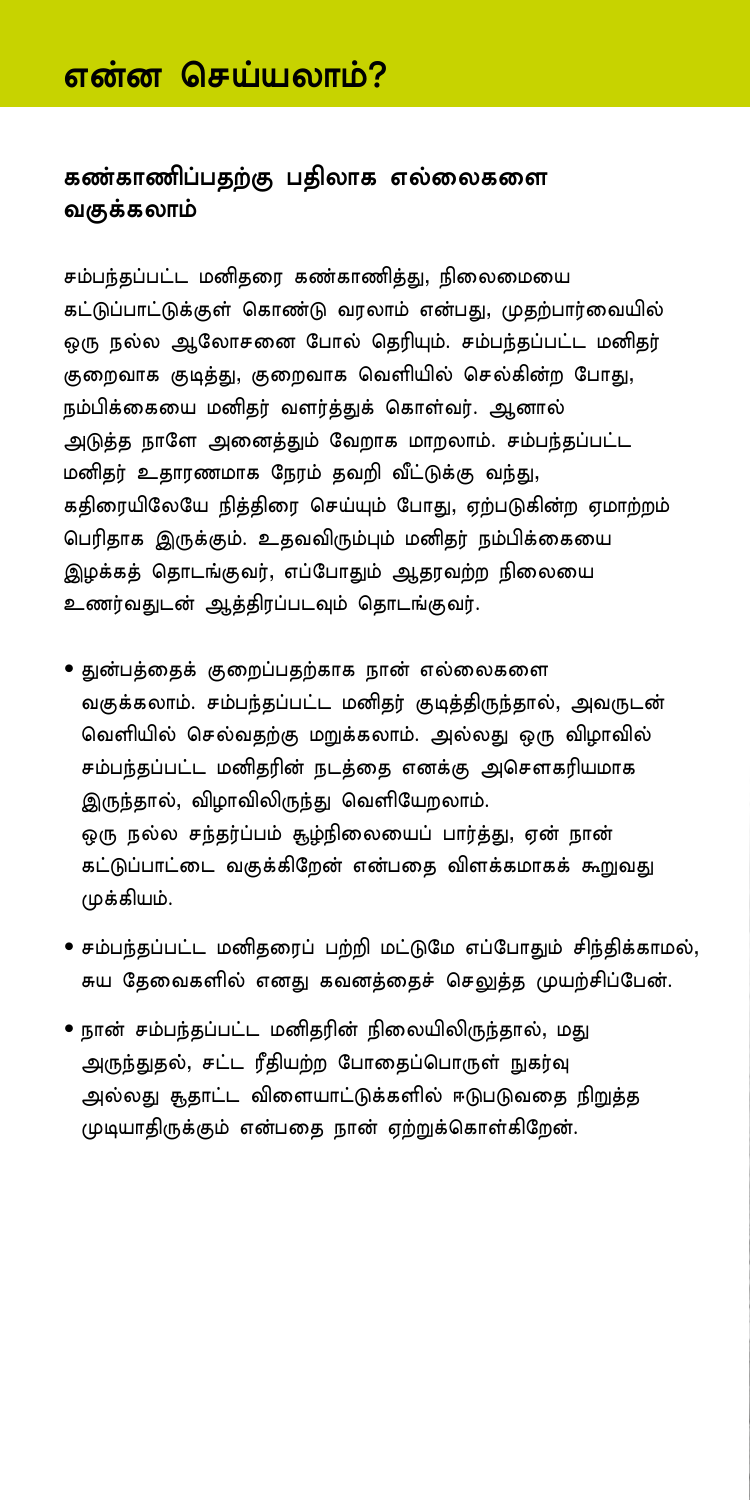#### மற்றையோரைப் பற்றிக் கதைப்பதை விடுத்து, தன்னைப் பற்றிப் பேசுதல்

கூழ்நிலை சிரமமானதாகவும் சுமையாகவும் இருக்கின்றது. சரியான சொற்களைக் கண்டுபிடிப்பது இலகுவாக இல்லை. சம்பந்தப்பட்ட மனிதர் ஒரு தரம் கோபப்பட்டு, மற்றவர்களை குற்றம் சாட்டுவதை விளங்கிக் கொள்ள முடியும். ஆனால், அது அநேகமாக மீண்டும் மீண்டும் சா்ச்சைக்கு வமி வகுக்கும்.

• நான் என்னைப் பற்றிப் பேசுகின்றேன்:

,,நான் கூறுவதை நீ ஒரு போதும் கேட்பதில்லை.'' அதற்குப் பதிலாக, ,,என்னை விளங்கிக்கொள்ளவில்லை என நான் உணர்கிறேன்'' ,,நீ இதனை நிறுத்த வேண்டும்" அதற்குப் பதிலாக, ,,நான் கவலைப்படுகின்றேன்." ,,நீ எல்லாவற்றையும் பிமையாகக்கான் செய்கிறாய்!'' அகற்குப் பதிலாக, ,,என்னால் தாங்க முடியவில்லை" இவ்வாறாக ஒரு உரையாடலை ஆரம்பிப்பதன் மூலம், முடிவில்லாத சர்ச்சைகளைத் தவிர்க்கலாம்.

• நான் எனது உணர்வுகளை வெளிப்படுத்துகின்றேன் அத்துடன் மற்றவர்களின் உணர்வுகளுக்கு எதிராக தீர்ப்பளிக்கவில்லை.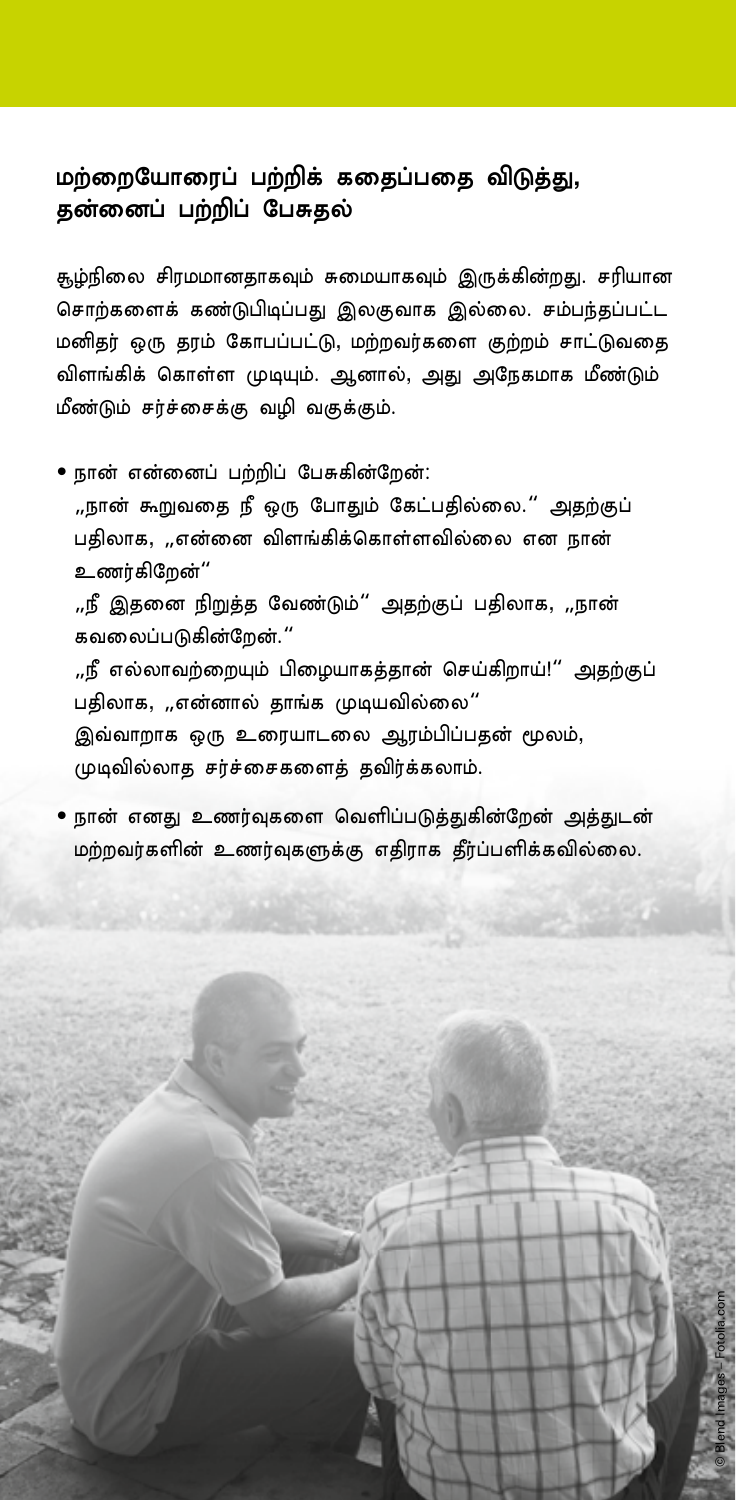#### பாதுகாப்பதை விடுத்து, பொறுப்பை ஒப்படைத்தல்

அநேகமாக நெருங்கிய உறவினர், சம்பந்தப்பட்ட மனிதரின் வேலைகளைத் தாமே செய்வதனால், அவரைப் பொறுப்பற்றவராக்கி விடுகின்றனர்: அவர்கள், அம் மனிதர் தனது கடமைகளை உணராத போது, மன்னித்து விடுகின்றனர். நெருங்கிய உறவினர்கள் சம்பந்கப்பட்ட மனிதருக்காக சிந்தித்து, அவர்களைப் பாதுகாக்க விரும்புவதால், தாமும் களைப்படையும் ஓர் அபாயத்தை ஏற்படுத்துகின்றார்கள்.

- அனைத்துப் பொறுப்புக்களையும் நான் ஏற்க வேண்டியதில்லை. சம்பந்தப்பட்ட மனிகருக்காக எல்லாவற்றையும் நான் செய்ய வேண்டியதில்லை.
- அடிமையாதல் என்ற பிரச்சினையினால் ஏற்படக்கூடிய விளைவுகளின் பொறுப்பை சம்பந்தப்பட்டவரிடமே விட்டு விடுகிறேன்.

சம்பந்தப்பட்ட மனிதர் தனது பிரச்சினையின் பொறுப்பை ஏற்க வேண்டும் என்பதற்காக, அவரது பிரச்சினையின் விளைவு என்ன என்பதை அவர் விளங்கிக்கொள்ள, அவருக்குச் சந்தர்ப்பம் கொடுக்க வேண்டும். விளைவை உணர்ந்து, நிலைமையை திருத்திக் கொள்ள, தனக்கு தானே உதவியைத் தேட ஊக்குவிக்க வேண்டும்.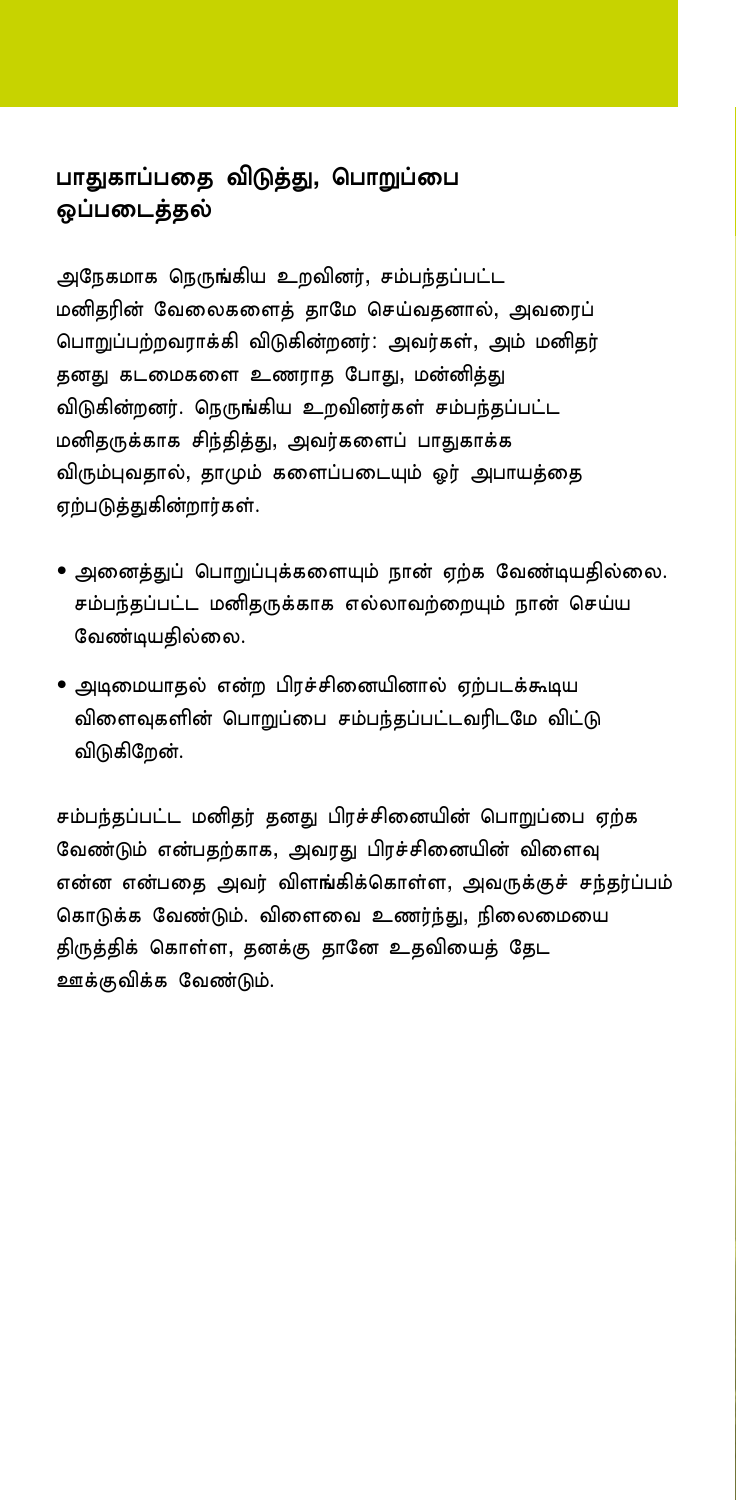## தன்னை மறைத்துக் கொள்வதை விடுத்து தனக்கு உதவியைப் பெற வேண்டும்.

வெட்க அல்லது குற்ற உணர்வு காரணமாக பலர், வெளியிலுள்ளவர்களுடன் பிரச்சினை பற்றிப் பேச பயப்படுவார்கள். எப்படியிருந்தபோதும் தனிமைப்படலும், துன்ப அழுத்தமும் இரகசியமாக வைத்திருப்பதன் விலை ஆகும். ஆதரவைப் பெறுவது அத்தியாவசியமாகும்.

- சம்பந்தப்பட்ட மனிதரின் அடிமைநோய்க்கு நான் பொறுப்பல்ல.
- சுமையையும் துன்பத்தையும் குறைப்பதற்காக, என்னால் உதவியைப் பெற முடியும்.
- உதவி காரணமாக சூழ்நிலையில் மாற்றம் ஏற்படலாம். ஒரு மாற்றத்துக்காக எடுத்து வைக்கும் முதலாவது அடி, பிரச்சினை பற்றிப் பேசுதல்.

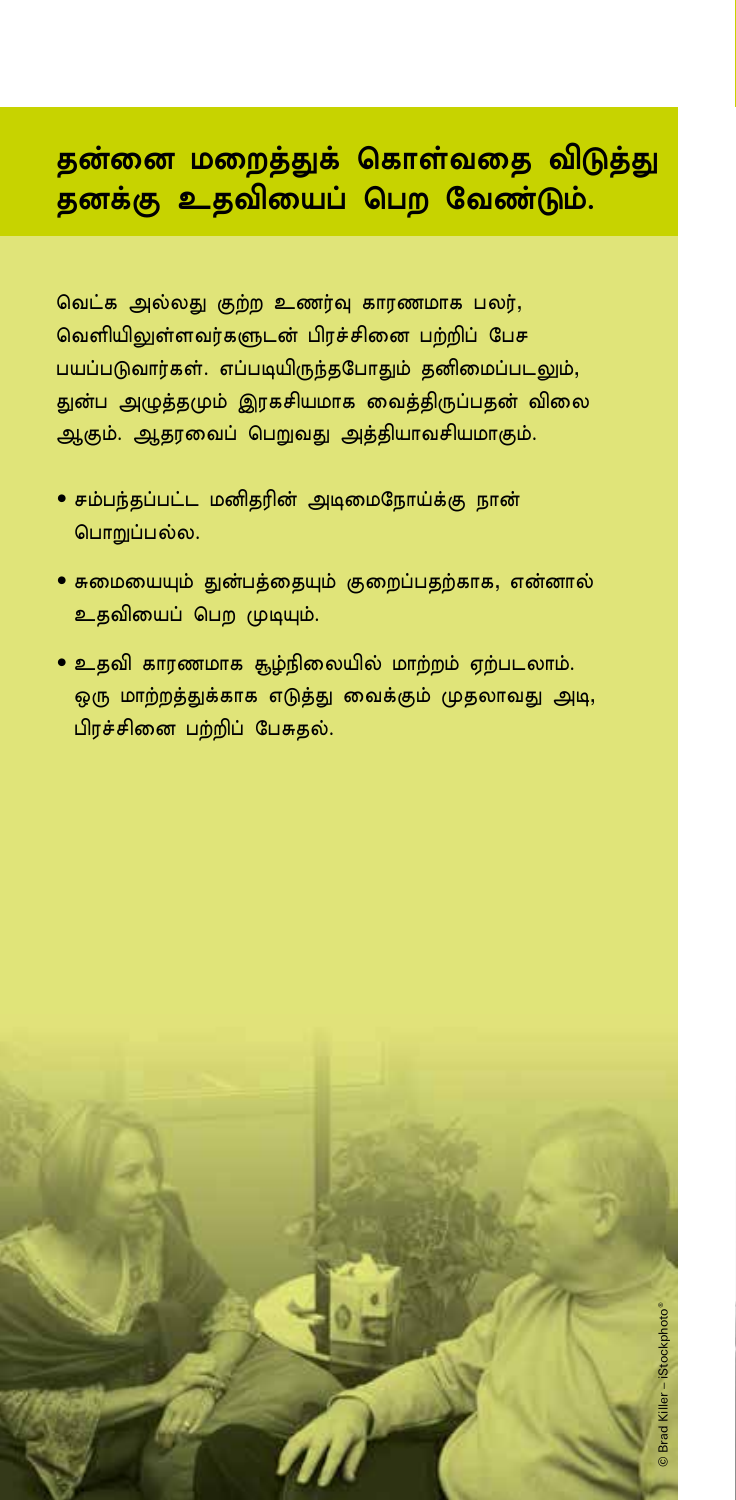## பிள்ளைகள் இருந்தால்?

வெளியில் அதிகமாக காட்டிக்கொள்ளாமல் இருந்தாலும் கூட: பெற்றோர் ஒருவரின் அடிமைநோயினால் பிள்ளைகளும் துன்பப்படுகின்றனர். சிறிய பிள்ளைகள் கூட, ஏதோ ஒன்று சரியாக இல்லை என்பதை உணர்வார்கள். தனக்கு முன் என்ன நடக்கின்றது என்பதை அதிகமாக ஒரு பிள்ளை விளங்கிக்கொள்வதில்லை. தனது அனுபவத்தை அதனால் கூற முடியாதிருக்கும்.

- சம்பந்தப்பட்ட மனிதர் ஒரு நோயினால் பீடிக்கப்பட்டுள்ளார் என்பதை பிள்ளைக்கு விளக்கிக் கூறுவது அத்தியாவசியம். இது பிள்ளைக்குத் தெரிவது முக்கியம்: இந்தப் பிரச்சினைக்கு நான் குற்றவாளியில்லை.
- பிள்ளைக்கு அழுத்தமான கூழ்நிலை, தனது பயம், தனது அவமானம், தனது கோபம், தனது குற்ற உணர்வு பற்றி பேச வாய்ப்பு கொடுங்கள். பிள்ளை கூறுவதை செவி மடுத்துக் கேளுங்கள் அத்துடன் தனக்கு முன்னால் என்ன நடக்கின்றது என்பதை அவர் விளங்கிக்கொள்ள உதவுங்கள்.
- பிள்ளைக்கும் துறைசார் நிபுணர்களுடன் பேசுவதற்கான வழியைக் காட்டுங்கள். துறைசார் நிபுணர்கள் அல்லது இதே போன்ற அனுபவத்தையுடைய மற்றைய பிள்ளைகளுடன் கலந்து பகிர்ந்து உரையாடுதலும் பிள்ளைக்கு ஆதரவாக இருக்கலாம்.

www.mamatrinkt.ch / mamaboit.ch, www.papatrinkt.ch / www.papaboit.ch, தொலைபேசி 147).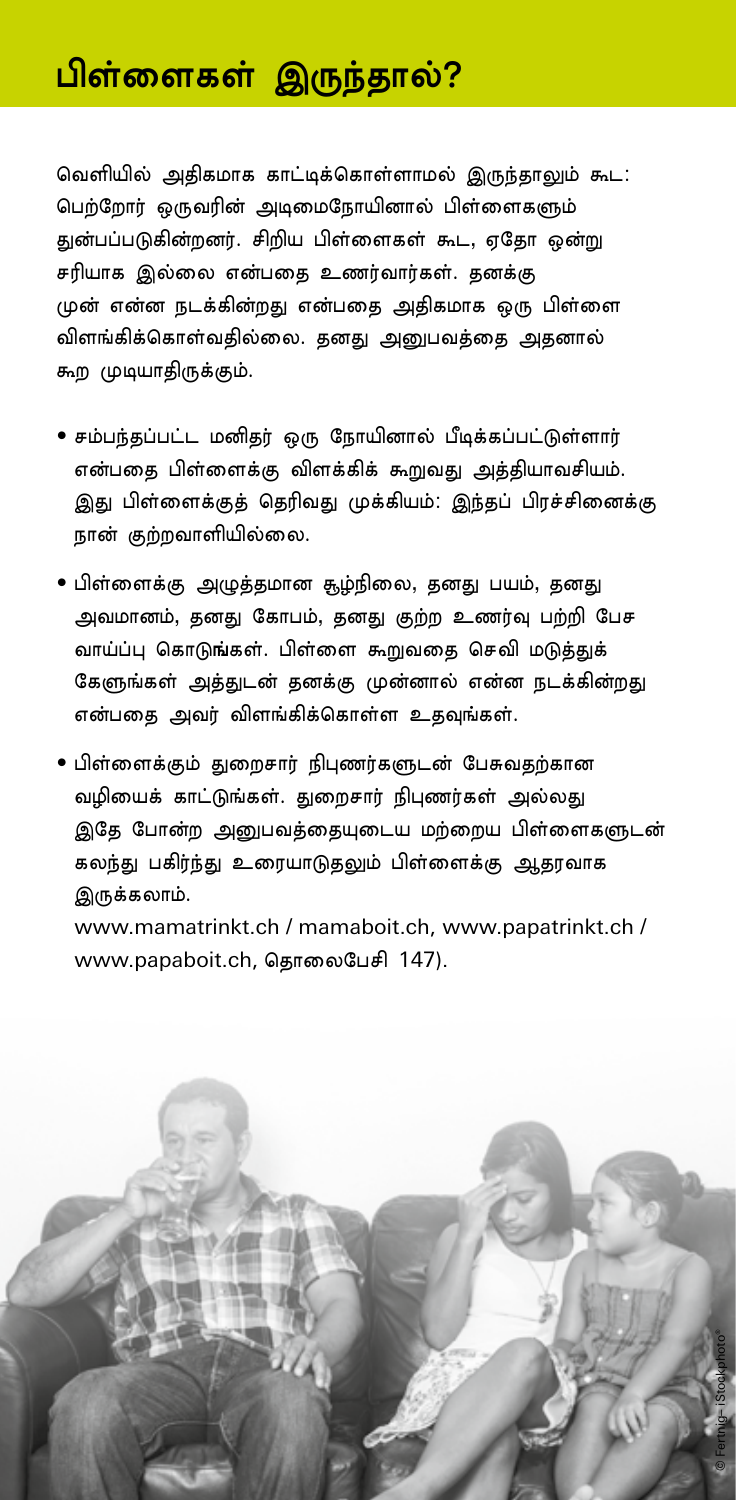## தனக்கு உதவியைப் பெறுதல்

மற்றொருவர்தான் அடிமையாகும் நோய்க்கு ஆளாகியிருந்தாலும்: நெருக்கமான உறவினரான நீங்களும் இந்த சூழ்நிலையில் துன்பப்படுவீர்கள். ஆதரவை நீங்கள் பெற்றுக்கொள்வதற்கு உங்களுக்கு தைரியமூட்டுகின்றோம்:

- நம்பிக்கையானவர்கள் உதாரணமாக நண்பர்களுக்கிடையில் அல்லது மத வழிபாட்டாளரிடையே அல்லது கலாச்சார கழகங்களுக்குள் ஒருவர், முக்கிய பேசக்கூடிய மனிதராக இருக்கலாம்.
- அடிமையாதல் நோய்க்குள்ளானவர்களுக்கும், அவர்களது உறவினர்களுக்கும் அடிமையாதல் நோய்க்கான ஆலோசனை நிலையங்கள் உள்ளன. நிலையங்களின் முகவரிகளை www.suchtindex.ch என்னும் இணையத்தளமேடையில் நீங்கள் காணலாம். உங்கள் பிரதேசத்திலுள்ள ஆலோசனை நிலையத்துடன் நீங்கள் அல்லது உங்களுக்கு நம்பிக்கையான ஒருவர் தொடர்பு கொண்டு, உங்கள் தாய்மொழியில் ஆலோசனை கிடைக்குமா என்பதைக் கேட்டுத் தெரிந்து கொள்ளுங்கள். நீங்கள் Sucht Schweiz உடன் தொடர்பு கொண்டால், நாம் உங்களுக்குப் பொருத்தமான முகவரியைத் தருவதற்கு, தயாராகவுள்ளோம் (021 321 29 76).
- மதுபானப்பழக்கத்தில் தங்கியுள்ளவர்களின் உறவினர்கள், நண்பர்களின் சுயவுதவிக்குழுக்கள் பற்றிய விபரங்களை www.al-anon.ch, தொலைபேசி 0848 848 843 (டொய்ச்), www.alanon.ch, கொலைபேசி 0848 848 833 (பிரெஞ்சு) என்னும் இணையத்தளங்களில் நீங்கள் காணலாம். இத்தாலி, ஆங்கில மொழிகளை இணையத்தளங்களில் பார்க்க.
- $\bullet$  உங்கள் நம்பிக்கைக்குரிய வைத்தியரிடம் நீங்கள் அனுபவிக்கும் சூழ்நிலை பற்றிப் பேச வேண்டும்
- உளவியல் பயிற்சியாளர்களும் அதுபோல் ஆதரவு வழங்குவார்கள். உளவியல் பயிற்சியாளர்களின் முகவரிகளை (பிரதேசம், மொழியறிவு ரீதியாக) உதாரணமாக நீங்கள், www.psychologie.ch (Föderation Schweizer Psychologinnen und Psychologen FSP) அல்லது www.psychotherapie.ch (Assoziation Schweizer Psychotherapeutinnen und Psychotherapeuten ASP) என்னும் இணையத்தளங்களில் காணலாம்.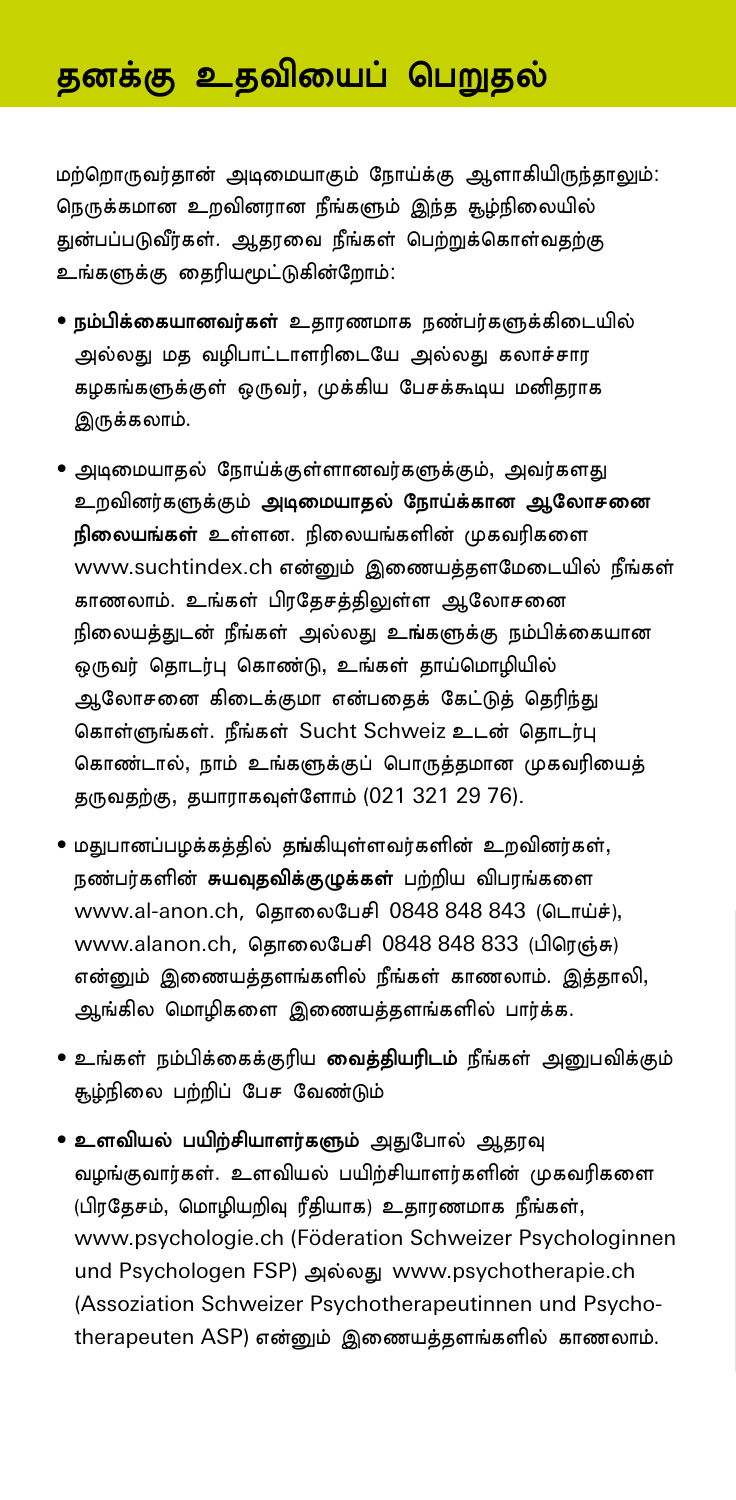- சில **வைத்தியசாலைகள்** துறைசார் நிபுணர்களுடனான கலந்துரையாடலுக்கு மொழிபெயர்ப்பு வசதியையும் வழங்குகின்றன.
- வதிவிட அனுமதிப்பத்திரம் அற்றவர்களுக்கான சுகநல பராமரிப்பும் ஆலோசனையும் சம்பந்தமான விசேடமான ஆரம்ப தொடர்பு நிலையங்கள்: www.sante-sans-papiers.ch
- நீங்கள் வன்முறையால் பாதிக்கப்படுபவராயின்: உங்களையும் உங்கள் பிள்ளைகளையும் பாதுகாருங்கள். பொலிஸாரை அழையுங்கள் (117). பாதிக்கப்பட்டோர் ஆலோசனை நிலையங்கள் உங்களுக்கு ஆலோசனை வழங்கி, வழி நடாத்தும்: www.opferhilfe-schweiz.ch / www.aide-aux-victimes.ch / www.aiuto-alle-vittime.ch வன்முறை அனுபவங்கள் பற்றிய தகவல்களுக்கு: www.migesplus.ch > வெளியீடுகள், மனநிலை, அடிமையாதல் நோய் அத்துடன் நெருக்கடிச்சூழ்நிலை, பிரசுரங்கள் ,,வீட்டு வன்முறை" பல மொமிகளில் உள்ளன
- வன்முறை அனுபவங்கள் சம்பந்தமான வேறுபட்ட மொமிகளிலான தகவல்களுக்கு: http://www.violencequefaire.ch/fr/vic/

இந்த மனிதர்கள் அனைவரும், துறைசார் நிலையங்களும் உங்களுக்கு சேவை செய்வதற்காக இருப்பதுடன், உங்கள் தொடர்புகளை இரகசியமாகவும் கையாள்வார்கள். அநேகமான சேவைகள் செலவில்லாதவை. எந்த வகையிலான ஆதரவை நீங்கள் பெற விரும்புகின்றீர்கள் என்பதனை, நீங்கள் முடிவு செய்யுங்கள். கலந்துரையாடலின் போது ஆதரவைப் பெறுவதும், உங்களுக்காக நேரத்தை ஒதுக்குவதும் மிக முக்கியம். விட்டு விலகுவதன் மூலம் நல்லஉணர்வு ஏற்படுத்துவதில் சிலருக்கு வெற்றி கிட்டுகின்றது. சில வேளை இதன் மூலம் அடிமைநோய்க்காளனவருக்கு நம்பிக்கையை வழங்க முடியும். நீங்களும் அநேகமாக காணக்கூடியதாக இருக்கும்: உதவியைப் பெறுவது பிரயோசனமாக இருக்கும்.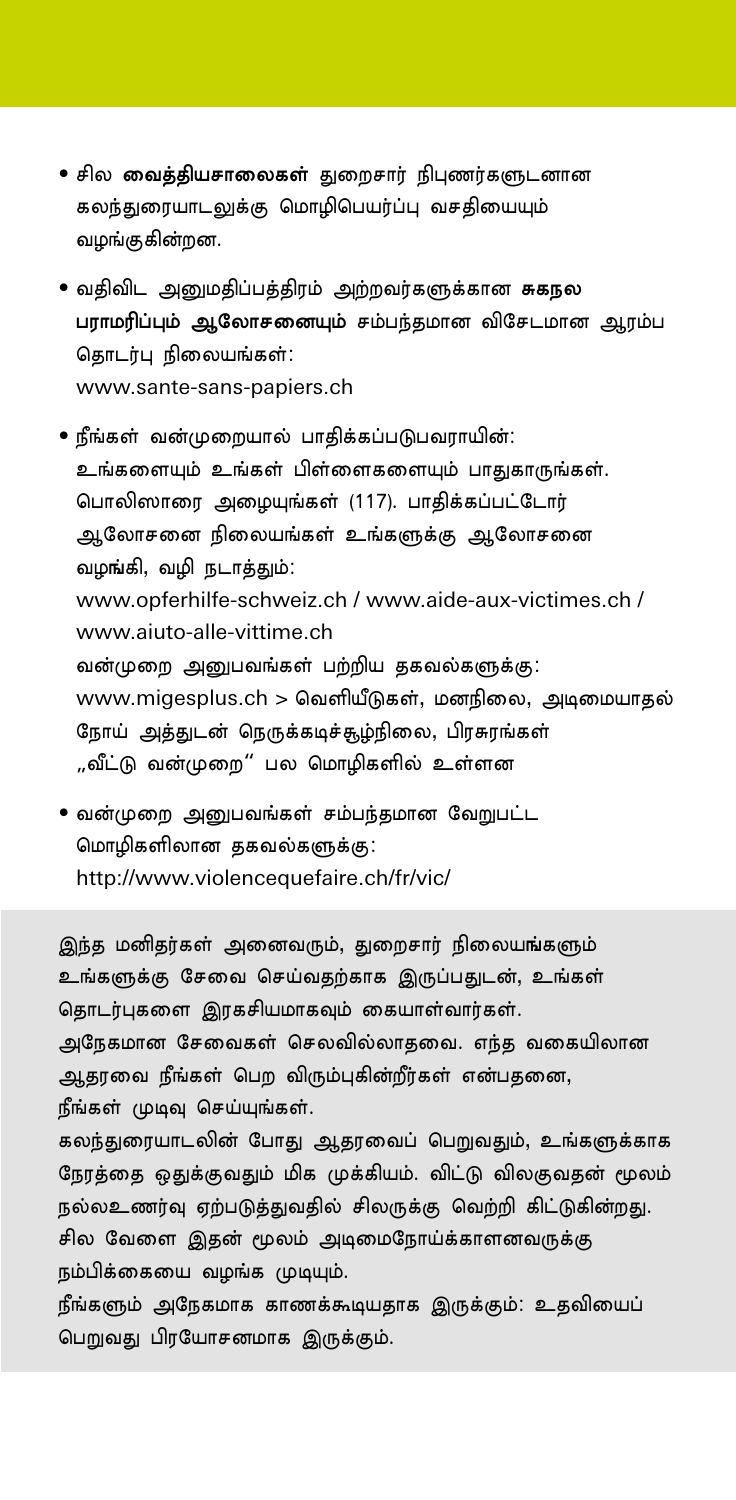

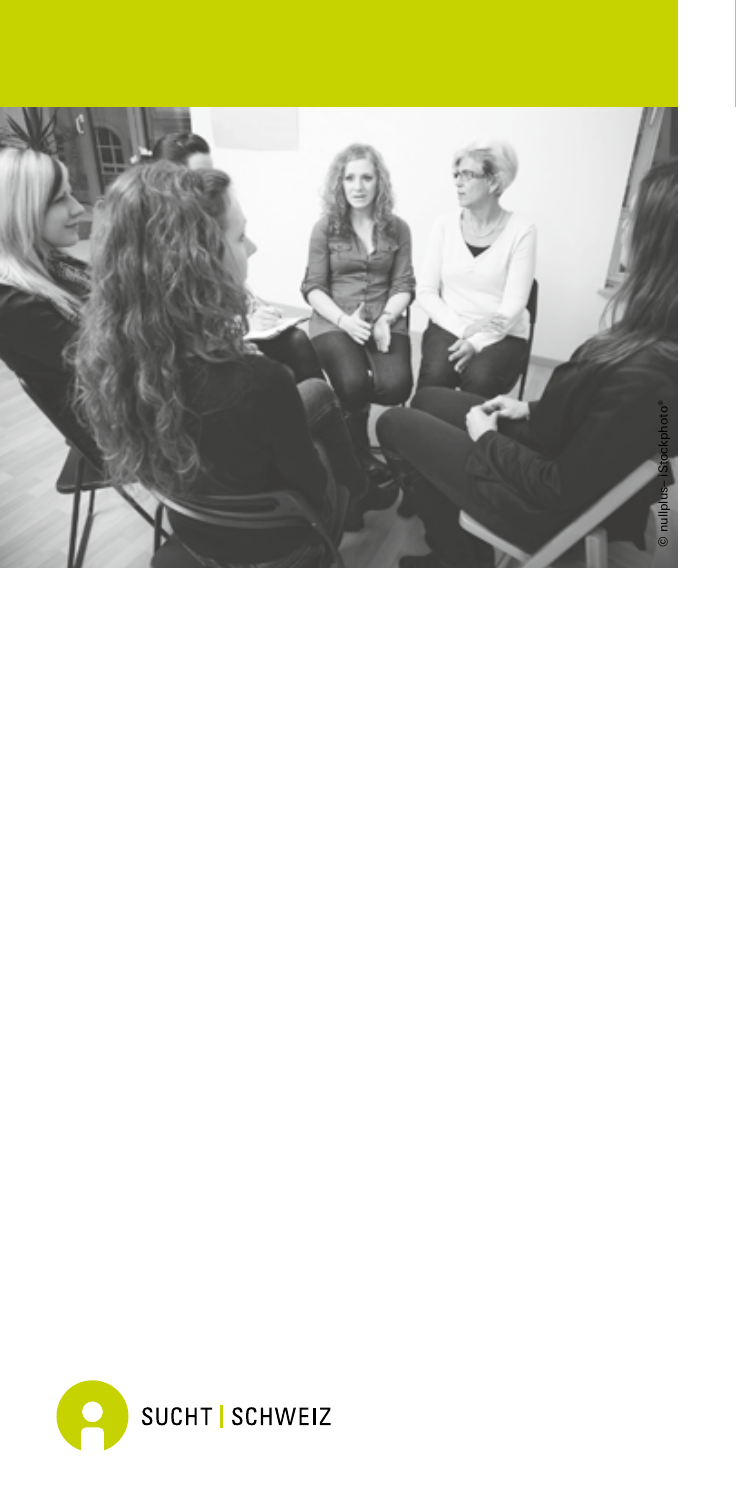## <sup>னு</sup> மேலதிக தகவல்கள்

www.migesplus.ch – பல்வேறுபட்ட மொழிகளில் ஆரோக்கிய தகவல்கள் உள்ளன. செஞ்சிலுவைச்சங்கம், சுகாதார அமைச்சு. (டொய்ச், பிரெஞ்சு, இத்தாலிய, ஸ்பானிய, போர்த்துக்கேய, துருக்கிய, அல்பானிய, சேர்பிய/பொஸ்னிய/ குரேஷிய மொழிகளில் இணையத்தளத்திலும், இன்னும் இதர மொழிகளிலும் தகவல் சாதனங்கள் உள்ளன.

Schweizerisches Rotes Kreuz Werkstrasse 18, 3084 Wabern info@migesplus.ch, Tel. 031 960 75 71

**www.suchtschweiz.ch / www.addictionsuisse.ch /**  www.dipendenzesvizzera.ch – அடிமைப்படுத்தக்கூடிய பொருட்கள் பற்றிய தகவல் (டொய்ச், பிரெஞ்சு, இத்தாலி மொமிகளில்)

**,,**மதுபானம் பற்றி நான் அறிந்து கொள்ள வேண்டியது என்ன?" என்கின்ற கையேடு (டொய்ச், பிரெஞ்சு, இத்தாலிய, அல்பானிய, பொஸ்னிய/சேர்பிய/குரேஷிய, ஆங்கில, போர்க்குக்கேய, ருஷிய, ஸ்பானிய, கமிம், குருக்கிய மொழிகளில்)

இக் கையேடும், "மதுபானம் பற்றி நான் அறிந்து கொள்ள வேண்டியது என்ன?" என்கின்ற கையேடும் www.migesplus.ch my;yJ www.suchtschweiz.ch / www.addictionsuisse.ch என்றும் இணையத்தளங்களில் PDF பிரதியாக தாவிறக்கம் செய்யப்படலாம் அல்லது முத்திரை ஒட்டப்பட்டு சுய முகவரியிட்ட தபாலுறையை, Sucht Schweiz / Addiction Suisse, Postfach 870, 1001 Lausanne என்னும் முகவரிக்கு அனுப்பி, கையேடுகளைக் கோரிப் பெற்றுக்கொள்ளலாம்.